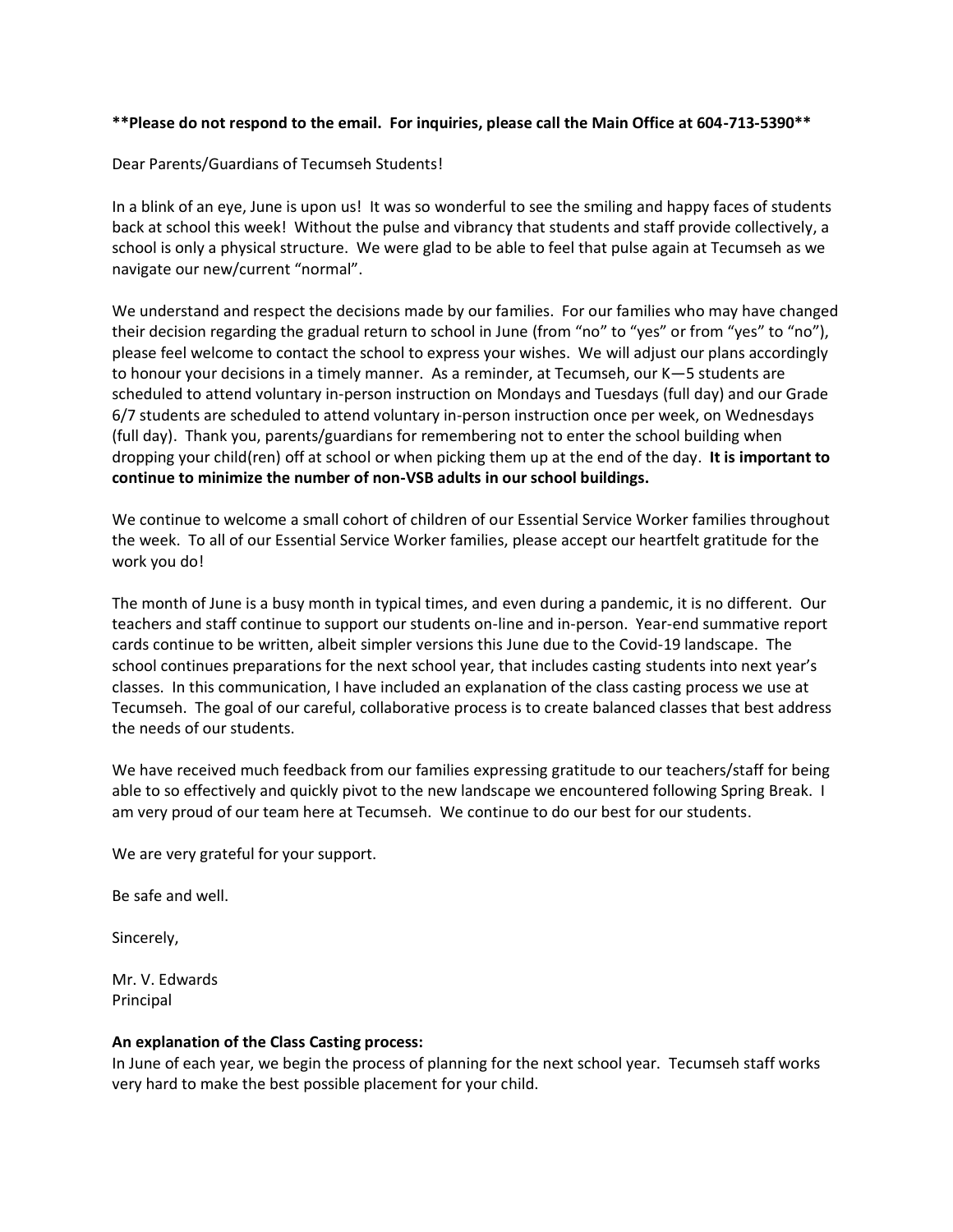There are many factors to consider when generating class compositions. They include: academic progress, individual learning styles, classroom interactions between students, specific learning needs in different areas, a balance of students requiring English Language Learner and Learning Assistance support, and information provided by the children and parents. **This is not an easy task**. **Tecumseh staff invests a great deal of time and thought into this process**. It is not a perfect process as there are many variables to consider in our school population; however, our staff considers the individual needs and nature of each child.

**The way in which the number of divisions and grade levels are determined is directly dependent upon the number of students registered at the school, the number of staff members assigned by the Vancouver School Board and the contractual rules for class configuration.** Sometimes, combined classes are necessary based on our student enrollment and staffing allotment. Placement in a combined class does not reflect in any way your child's academic ability. Placement in a combined class at the lower grade does not mean that your child will cover the curriculum of the upper grade or receive an advanced program. The same holds true for a student who is in the upper end of a split class - your child does not receive a non-advanced program because students from a lower grade are in the same classroom; nor will your child be academically penalized by being placed into the combination class, rather than a straight grade class. More information regarding Combined (split) Classes can be found here:

# [https://www.vsb.bc.ca/Student\\_Support/General\\_Resources/combined-class/Pages/default.aspx](https://www.vsb.bc.ca/Student_Support/General_Resources/combined-class/Pages/default.aspx)

**Our teachers and staff do an excellent job of placing all of our students**. Make sure that your child's current classroom teacher has all pertinent information about your child. Please also make sure your classroom teacher is aware of any concerns you may have about academic and emotional vulnerability or behavioural/social conflicts so that these factors may be considered in placing students. Please note, we do not place students based on wanting to be with a best friend, however, a level of social connection with known peers is considered for every student.

If you feel it is necessary to make a written request, please ensure that it is accompanied by an educational rationale for the placement. Please know, a written request is not a guarantee of placement but an acknowledgement of your interest and hope for your child.

Thank you for your support as we strive to create the best possible learning environment for all the students in our school.

### **Elementary Students Assessment of Learning**

The continuation of learning and assessment of student learning during the COVID-19 response is important. When it comes to assessing students' learning and providing final grades, teachers will recognize and reflect the following learning goals:

- Learning Together: A partnership between families and educators
- Learning in a New Space: A journey with many pathways of curiosity and exploration
- Learning for All: An opportunity for engagement and connections for all students

## A very informative Question and Answer section of the Vancouver School Board website can be found here:

[https://www.vsb.bc.ca/Student\\_Learning/Continuity\\_of\\_Learning/Pages/tips-for-parents.aspx](https://www.vsb.bc.ca/Student_Learning/Continuity_of_Learning/Pages/tips-for-parents.aspx)